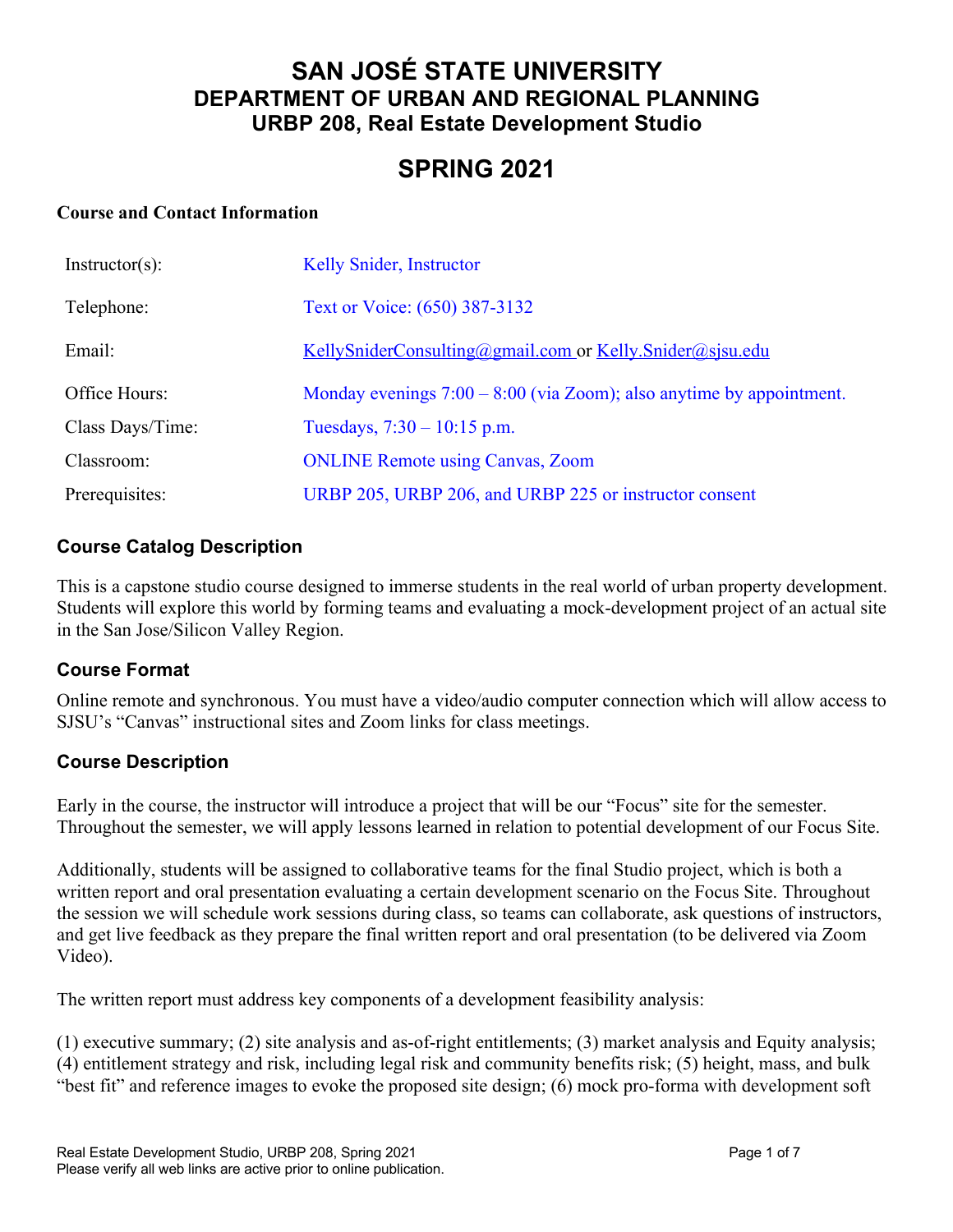costs, hard costs, cash flow, and exit strategy identified; (7) financing proposal and return-on-costs projections; and containing a clear (8) recommendation for action.

In place of a final exam, during exam week we will have a special class session, when team will make a 20 minute oral presentation of their proposal, which must include a slide deck and other appropriate visual/graphic materials. Each team's presentation will be followed by a 10-minute question  $\&$  answer session during which other students, instructors, and guest judges will ask questions about the presentation.

The goal of the focus site and the final presentation assignment is for students to actively engage in the process of preparing a development proposal and analyses required to support the proposal financially, as well as to thoughtfully incorporate and communicate themes of sustainability, equity, and community. We strongly encourage students to be creative and draw on their own backgrounds, interests, and experience for the final assignment.

## **Course Learning Outcomes (CLO)**

Upon successful completion of this course, students will be able to:

- 1. Identify the key criteria for evaluating a land parcel as suitable for development.
- 2. Recognize and explain the key aspects of a project's feasibility (or infeasibility), including an assessment of entitlement risk; site design and programming; analysis of soft costs and hard cost projections; measuring stakeholder support; ways to measure Return on Investment; and investment exit strategies.
- 3. Create a feasible development proposal containing an executive summary, simple financial pro forma, recommendation for action, and detailed sections supporting the recommendation.
- 4. Effectively present a development proposal which can be tailored and modified depending on the audience, such as: investors/lenders; land use decision-makers; civic and neighborhood leaders; community groups; elected officials; and property owners and neighbors.

## **Required Texts/Readings**

None. Articles, lecture notes, and PowerPoint presentations will be distributed electronically via Canvas or email.

## **Course Requirements and Assignments**

Your grade for the course will be based on the following assignments and other activities:

|                                               | Due     | <b>Percent of</b> |                           |
|-----------------------------------------------|---------|-------------------|---------------------------|
|                                               | Date(s) | <b>Course</b>     | <b>Course Learning</b>    |
| <b>Assignments</b>                            |         | Grade             | <b>Objectives Covered</b> |
| <b>Class Participation</b>                    | N/A     | 20%               | $1, 2, 3 \& 4$            |
| Written Assignment 1 – Property Tax Exercise  |         | 10%               | 2                         |
| Written Assignment $2 - Cash$ Flow and Return |         | 10%               | 2, 4                      |
| on Costs                                      |         |                   |                           |
| Written Assignment $3 - Co$ -financing and RE |         | 10%               | 3                         |
| partnership model(s)                          |         |                   |                           |
| Final Presentation - Team Written             |         | 25%               | $1, 2, 3 \& 4$            |
| Report/Slide Deck                             |         |                   |                           |
| Final Presentation - Team Oral Presentation   |         | 25%               | $1, 2, 3 \& 4$            |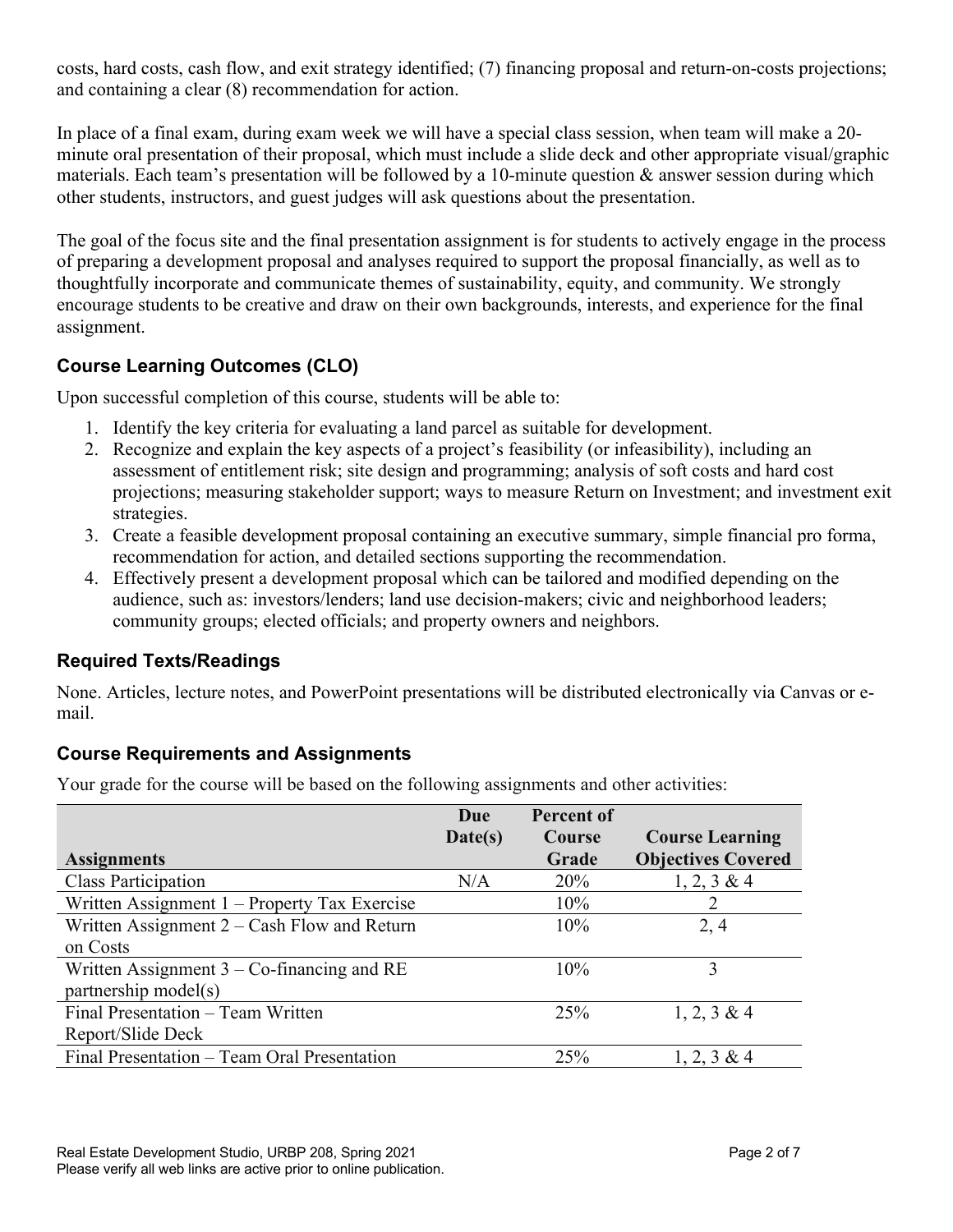#### **Final Examination or Evaluation**

There is no final examination. The studio course culminates in a written report and oral presentation of a development proposal.

## **Grading Information**

Grades for written assignments will be numeric, ranging from 1 (lowest grade) to 10 (highest grade). Grades for the Team Report, Slide Deck, and Oral Presentation will be numeric, ranging from 1 (lowest grade) to 25 (highest grade). Each student will receive a unique grade for their assignments, written presentation, and oral presentation. In other words, if your team earns a high grade on the written report, but you personally do not contribute to the writing of the report, then your grade will NOT be the same as your team-mates.

Class participation will receive a grade of 1 (lowest grade) to 20 (highest grade), and will be based on attendance online for all scheduled classes; listening to and engaging thoughtfully with professor and guest lecturers; active engagement during in-class work sessions for your final projects; and out-of-class engagement during office hours or other out-of-class times with other students, instructors, and guest lecturers.

### **Classroom Protocol**

This entire class will be taught REMOTELY and SYNCHRONOUSLY. Students should attend every class. Please notify the instructors or a classmate via email or text beforehand if you cannot attend. All students are expected to be attentive, engaged, ask questions, and interact regularly with other students, guest lecturers, and the instructors.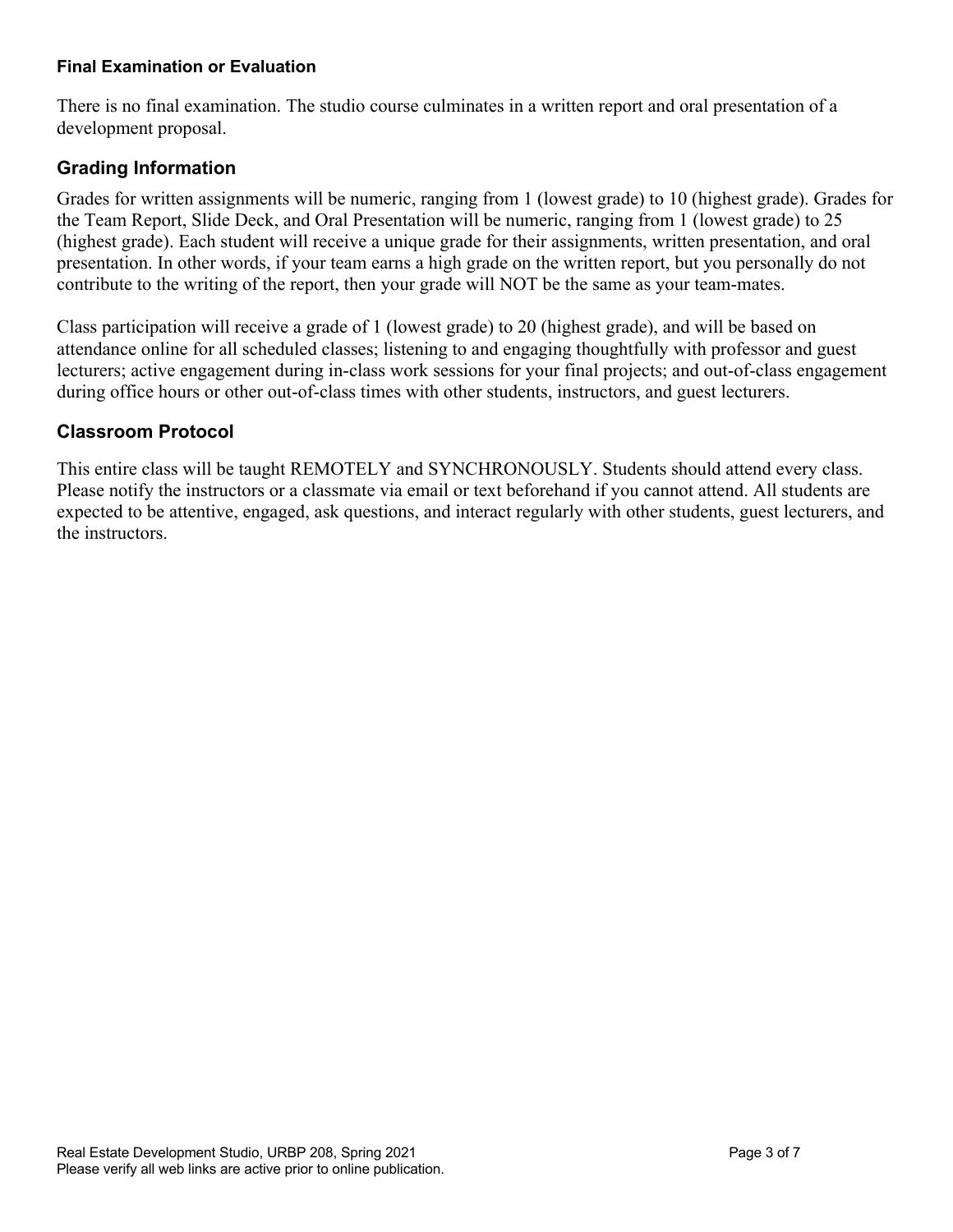*Please note that the course schedule is subject to change.*

## **Course Schedule**

| <b>Week/Lesson</b> | Date | <b>Topics, Readings, Assignments, Deadlines</b>                                                                                                                                                                                                                                                                                                                                                                                                                                                                                                                                                                                                                                                                                                                                                |
|--------------------|------|------------------------------------------------------------------------------------------------------------------------------------------------------------------------------------------------------------------------------------------------------------------------------------------------------------------------------------------------------------------------------------------------------------------------------------------------------------------------------------------------------------------------------------------------------------------------------------------------------------------------------------------------------------------------------------------------------------------------------------------------------------------------------------------------|
| $\mathbf{1}$       | 2/2  | Introduction + Overview<br>Instructor Intro/Background<br>$\circ$<br>Student Intros/Backgrounds<br>$\circ$<br>Why are you taking this class?<br>$\circ$<br>What do you hope to get out of your experience in class?<br>$\circ$<br>Overview of the semester<br>In-class Exercise: What does X\$ get you in the Bay? [live search<br>Craigslist, Zillow, apartments.com, etc.]<br>In-class Exercises:<br>What does $X\$ get in the Bay area – residential [live search]<br>$\circ$<br>Zillow, apartments.com, Redfin, Loopnet]<br>Business Journal and "registry" RE searches [leasing,<br>$\circ$<br>purchases, transfers]                                                                                                                                                                      |
|                    |      | <b>STUDENT PREPARATION FOR 2/9</b><br>Read Tersini Project Readings<br>Watch George Monbiot "Administration" vs. "Warlord"                                                                                                                                                                                                                                                                                                                                                                                                                                                                                                                                                                                                                                                                     |
| $\overline{2}$     | 2/9  | <b>Real Estate Development</b><br>Process: design, funding, entitlements, construction,<br>$\circ$<br>stabilization<br>Real Estate Industry "quadrants": Developers, Money,<br>O<br>Public/Community, Tenants/Residents/End Users<br>High Accountability orgs vs. Low Accountability orgs<br>Is RE Development "high" or "low" accountability?<br>$\circ$<br>Project Labor Agreement/Prevail Wage/Construction Labor<br>$\circ$<br>$-$ regulated?<br>o Z&L/Tersini Condos; Apartments; discussion<br>Focus Site<br>History of Focus Project Site development proposals<br>$\circ$<br>Overview of final presentation assignment (carries through<br>$\circ$<br>semester)<br><b>STUDENT PREPARATION FOR 2/16</b><br>Readings on North San Jose "Development Agreement" BEA<br>Systems/Apple/Lowe |
| $\overline{3}$     | 2/16 | <b>Guest Lecture: Civil Engineering and Site Improvements</b><br>DJ Edwards, HMH Weiss Civil Engineers<br>Apple North San Jose site for examples, history, outcome (what is it<br>today?)<br>Infrastructure and Site Preparation                                                                                                                                                                                                                                                                                                                                                                                                                                                                                                                                                               |
|                    |      | Subdivisions, Grading, Natural Resources, Utility Plans                                                                                                                                                                                                                                                                                                                                                                                                                                                                                                                                                                                                                                                                                                                                        |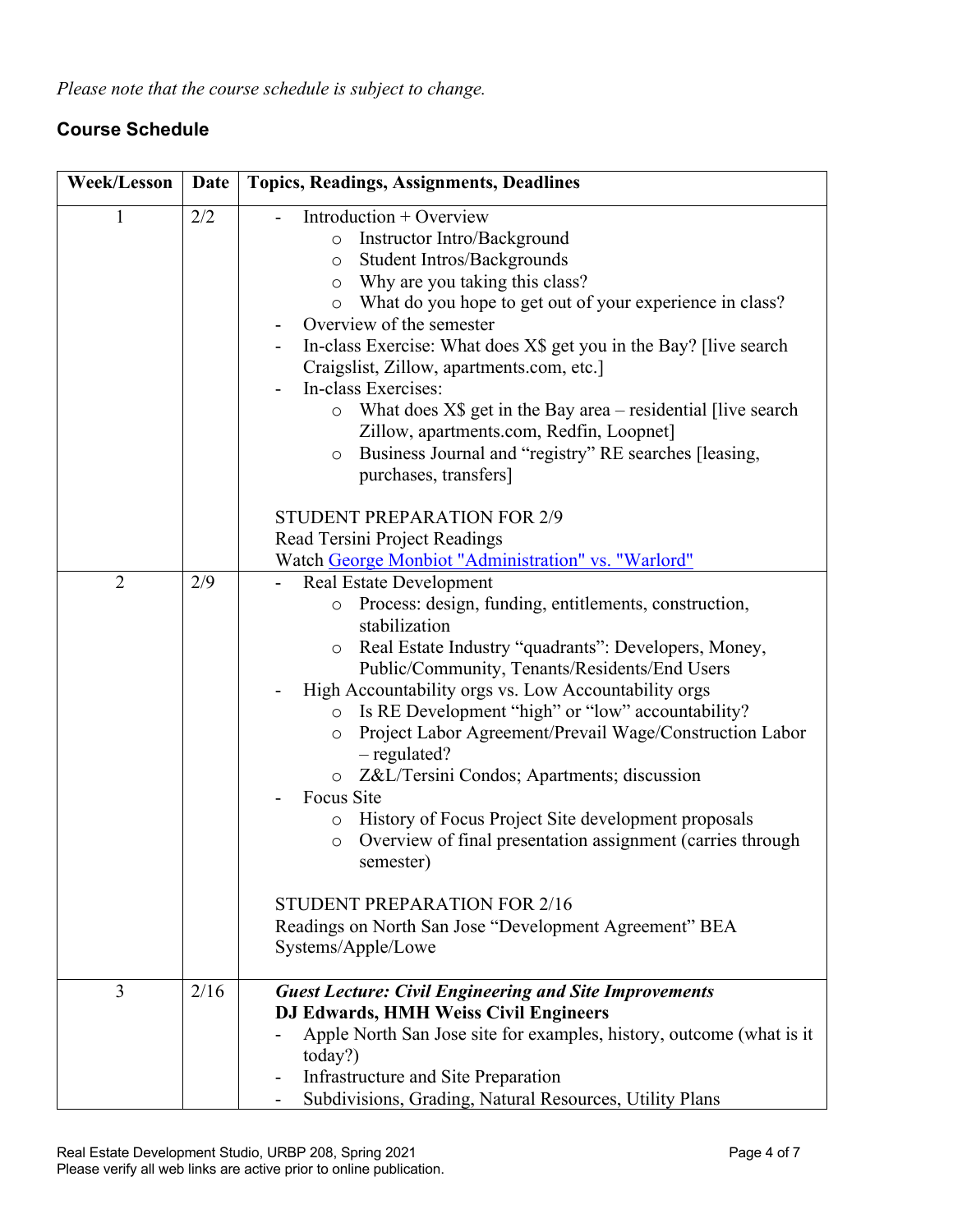| <b>Week/Lesson</b> | Date | <b>Topics, Readings, Assignments, Deadlines</b>                                                                                                                                                                                                                                                                                                                                                                                                                                                            |
|--------------------|------|------------------------------------------------------------------------------------------------------------------------------------------------------------------------------------------------------------------------------------------------------------------------------------------------------------------------------------------------------------------------------------------------------------------------------------------------------------------------------------------------------------|
|                    |      | <b>ASSIGNMENT #1 - PROPERTY TAX COMPARISON</b><br>Assignment #1 is DUE by 9:00 PM on March 4, 2021<br><b>STUDENT PREPARATION FOR 2/23</b><br>Readings on Data Centers, Fulfillment Centers, and 21 <sup>st</sup> century urban<br>uses                                                                                                                                                                                                                                                                     |
| $\overline{4}$     | 2/23 | <b>Guest Lecture: Data Center and Industrial "Cloud" RE</b>                                                                                                                                                                                                                                                                                                                                                                                                                                                |
|                    |      | <b>Stuart Thompson, Equinix</b><br>How is the financing, land cost, different from other types of RE?<br>Is geography important? What are the adjacencies you seek?<br>How is 21 <sup>st</sup> century data center development different than<br>"traditional" urban land uses? Have planning codes and building<br>codes evolved to assist the industry? Why or why not?                                                                                                                                  |
|                    |      | <b>STUDENT PREPARATION FOR 3/2</b><br>Readings TBD<br>۰                                                                                                                                                                                                                                                                                                                                                                                                                                                    |
| 5                  | 3/2  | Cash Flow and Return on Costs<br>Process: design, funding, entitlements, construction,<br>stabilization<br>Real Estate Industry "quadrants": Developers, Money, Public<br>Buyout Multi-Family (use the Essex LOI)<br>Housing and Mixed-Use Development projects<br>REMINDER: Assignment #1 due 9:00 PM March 4, 2021                                                                                                                                                                                       |
| 6                  | 3/9  | Public Private Partnerships:<br>Case Study: Little Tokyo in Los Angeles (Metro LA)<br>Potential Guest Lecture Metro LA Development staff<br>Assignment #1 grades returned and $Q&A$ discussion<br>STUDENT PREPARATION FOR 3/16                                                                                                                                                                                                                                                                             |
|                    |      | <b>Readings TBD</b>                                                                                                                                                                                                                                                                                                                                                                                                                                                                                        |
| 7                  | 3/16 | <b>Guest Lecture: REITS, commercial development; outlook for retail</b><br>development<br><b>Michael Strahs, Kimco REIT</b><br>Value-Add Strategies + how to build a value add pro forma<br>Difference between ground-up and value-add projects<br>Seeking a "balanced" portfolio with retail/hotel/commercial/housing<br>ASSIGNMENT $#2$ – Memo to VP on Commercial development options<br>Assignment #2 is DUE by 9:00 PM on April 8, 2021<br><b>STUDENT PREPARATION FOR 3/23</b><br><b>Readings TBD</b> |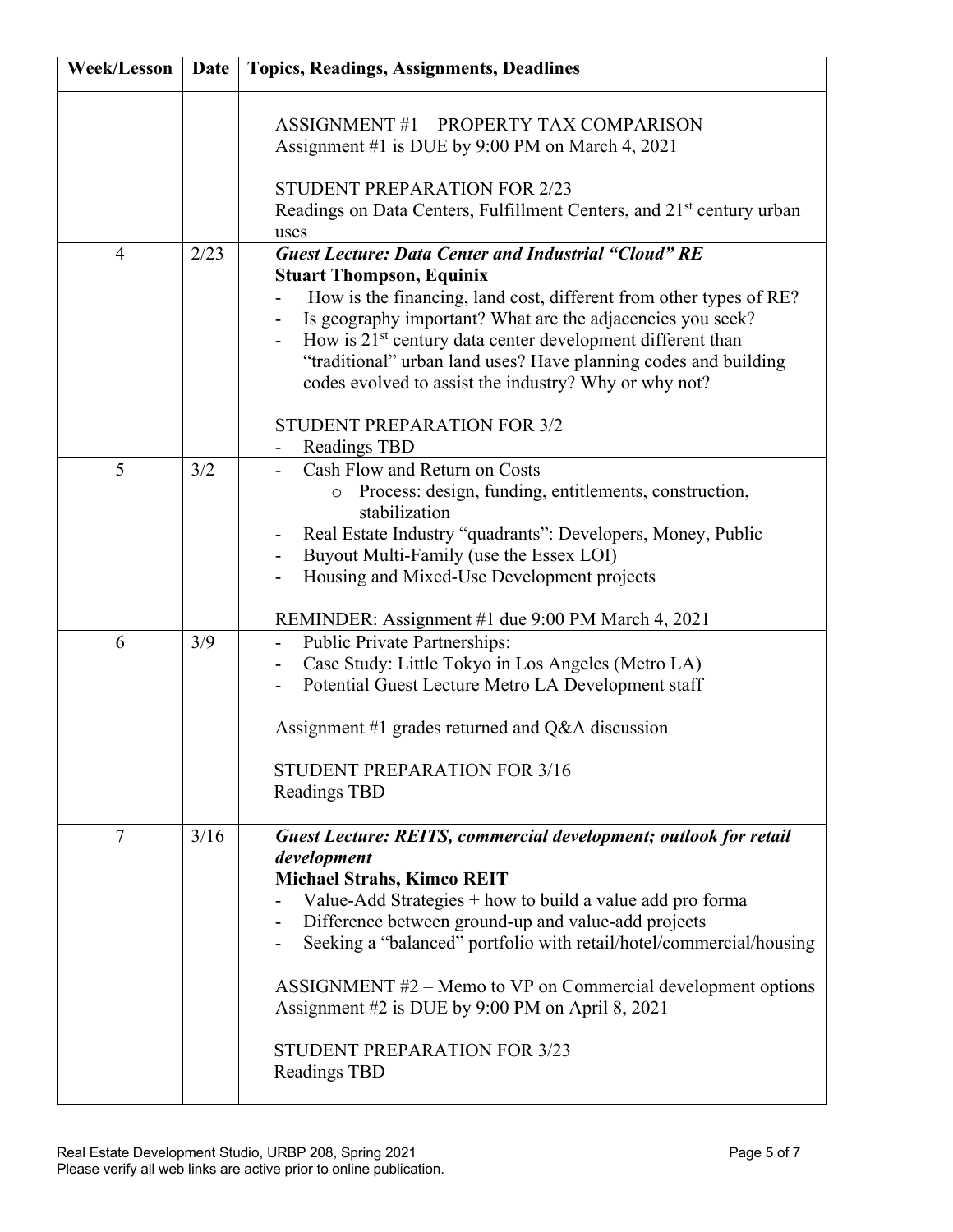| <b>Week/Lesson</b> | Date | <b>Topics, Readings, Assignments, Deadlines</b>                                                                                                                                                                                                                                                                                                                             |
|--------------------|------|-----------------------------------------------------------------------------------------------------------------------------------------------------------------------------------------------------------------------------------------------------------------------------------------------------------------------------------------------------------------------------|
| 8                  | 3/23 | Guest Lecture: Acquisition, asset management, project financing, and<br>lending<br>June Yook, Mergers & Acquisitions Union Bank SF<br>Underwriting and how analysis is different for BANKS vs.<br><b>VENTURES</b><br>Equity investments, preferred returns, guaranteed returns, and<br>subordination<br><b>STUDENT PREPARATION FOR 4/6</b><br>NOTHING – enjoy Spring Break! |
|                    | 3/30 | <b>SPRING BREAK MARCH 29 - APRIL 2</b>                                                                                                                                                                                                                                                                                                                                      |
| 9                  | 4/6  | Guest Lecture:<br>Work session for final presentation<br>REMINDER: Assignment #2 due 9:00 PM April 8, 2021                                                                                                                                                                                                                                                                  |
| 10                 | 4/13 | Affordable Housing SUBSIDIZED vs. NOAH<br>Co-living, short-term rentals, and other residential real estate trends<br>Financing districts, Mello-Roos, effect on development costs<br>ASSIGNMENT #3 – Financing Models and Partnership Models<br>Assignment #3 is DUE by 9:00 PM on May 3, 2021                                                                              |
| 11                 | 4/20 | Local Control vs. State Control<br>CEQA (why it exists; exemptions; why some want it<br>$\circ$<br>modified; why others don't)<br><b>SB35</b><br>$\circ$<br><b>SB50</b><br>$\circ$<br>Housing Accountability Act reinforcements<br>O<br>SB330 Housing Crisis Act<br>$\circ$                                                                                                 |
| 12                 | 4/27 | Work Session Final Project<br>REMINDER: Assignment #3 due 9:00 PM May 3, 2021                                                                                                                                                                                                                                                                                               |
| 13                 | 5/4  | Guest Lecture: Government & Community Relations Consultant                                                                                                                                                                                                                                                                                                                  |
| 14                 | 5/11 | Guest Lecture: Opportunity Zones and 1032 Exchanges<br>Erik Hayden - Urban Catalyst<br>"Follow the money in real estate":<br>Investments<br>$\circ$<br>Partnerships<br>O<br>Waterfall payouts<br>$\circ$                                                                                                                                                                    |